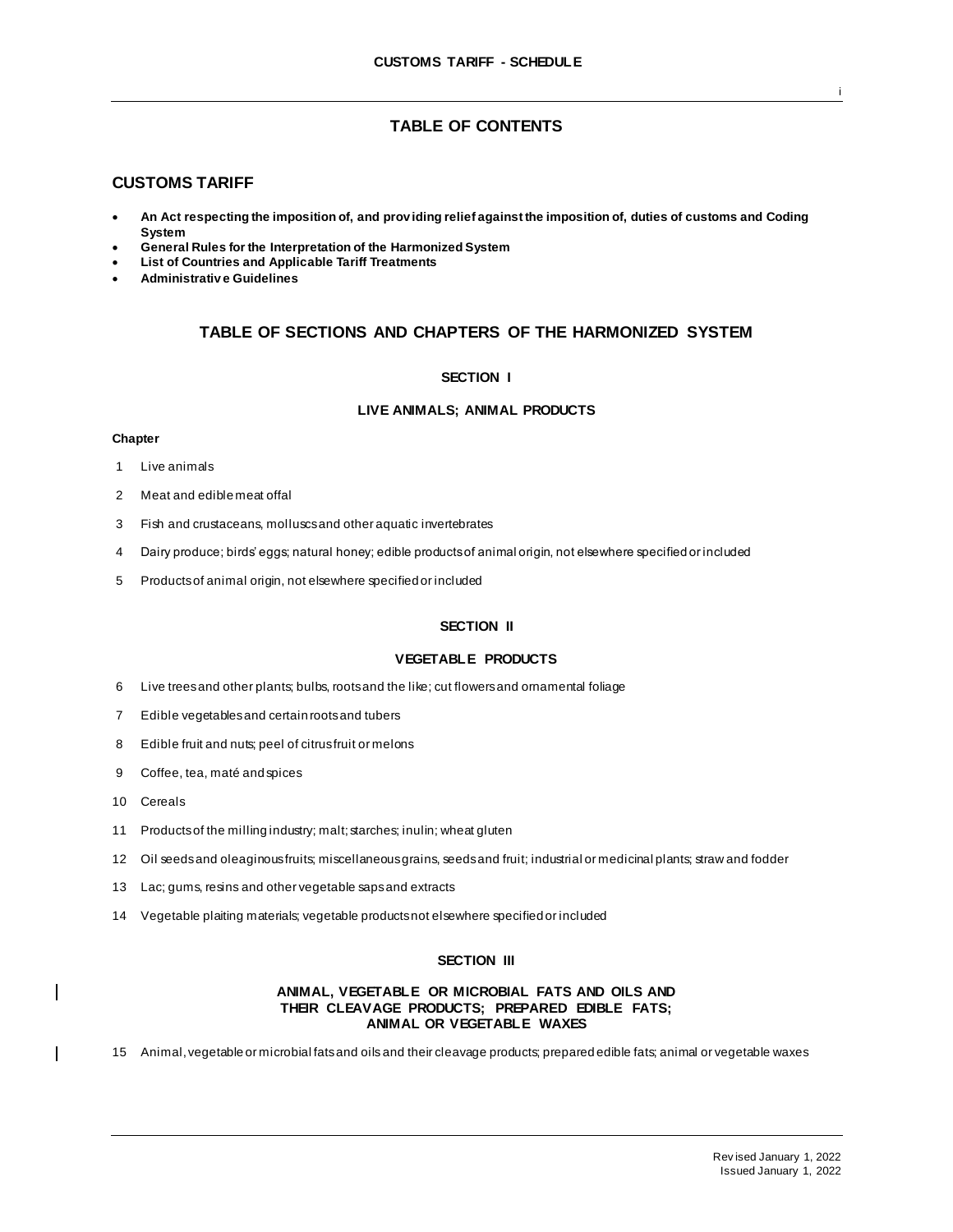### **SECTION IV**

## **PREPARED FOODSTUFFS; BEVERAGES, SPIRITS AND VINEGAR; TOBACCO AND MANUFACTURED TOBACCO SUBSTITUTES; PRODUCTS, WHETHER OR NOT CONTAINING NICOTINE, INTENDED FOR INHALATION WITHOUT COMBUSTION; OTHER NICOTINE CONTAINING PRODUCTS INTENDED FOR THE INTAKE OF NICOTINE INTO THE HUMAN BODY**

### **Chapter**

- 16 Preparations of meat, of fish, of crustaceans, molluscs or other aquatic invertebrates, or of insects
- 17 Sugars and sugar confectionery
- 18 Cocoa and cocoa preparations
- 19 Preparations of cereals, flour, starch or milk; pastry cooks' products
- 20 Preparations of vegetables, fruit, nuts or other parts of plants
- 21 Miscellaneous edible preparations
- 22 Beverages, spirits and vinegar
- 23 Residues and waste from the food industries; prepared animal fodder

24 Tobacco and manufactured tobacco substitutes; products, whether or not containing nicotine, intended for inhalation without combustion; other nicotine containing products intended for the intake of nicotine into the human body

### **SECTION V**

#### **MINERAL PRODUCTS**

- 25 Salt; sulphur; earths and stone; plastering materials, lime and cement
- 26 Ores, slag and ash
- 27 Mineral fuels, mineral oils and products of their distillation; bituminous substances; mineral waxes

## **SECTION VI**

### **PRODUCTS OF THE CHEMICAL OR ALLIED INDUSTRIES**

- 28 Inorganic chemicals; organic or inorganic compounds of precious metals, of rare-earth metals, of radioactive elements or of isotopes
	- I. Chemical elements
	- II. Inorganic acids and inorganic oxygen compounds of non-metals
	- III. Halogen or sulphur compounds of non-metals
	- IV. Inorganic bases and oxides, hydroxides and peroxides of metals
	- V. Salts and peroxysalts, of inorganic acids and metals
	- VI. Miscellaneous
- 29 Organic chemicals
	- I. Hydrocarbons and their halogenated, sulphonated, nitrated or nitrosated derivatives
	- II. Alcohols and their halogenated, sulphonated, nitrated or nitrosated derivatives
	- III. Phenols, phenol-alcohols and their halogenated, sulphonated, nitrated or nitrosated derivatives

II

 $\overline{\phantom{a}}$ 

 $\blacksquare$ 

 $\overline{\phantom{a}}$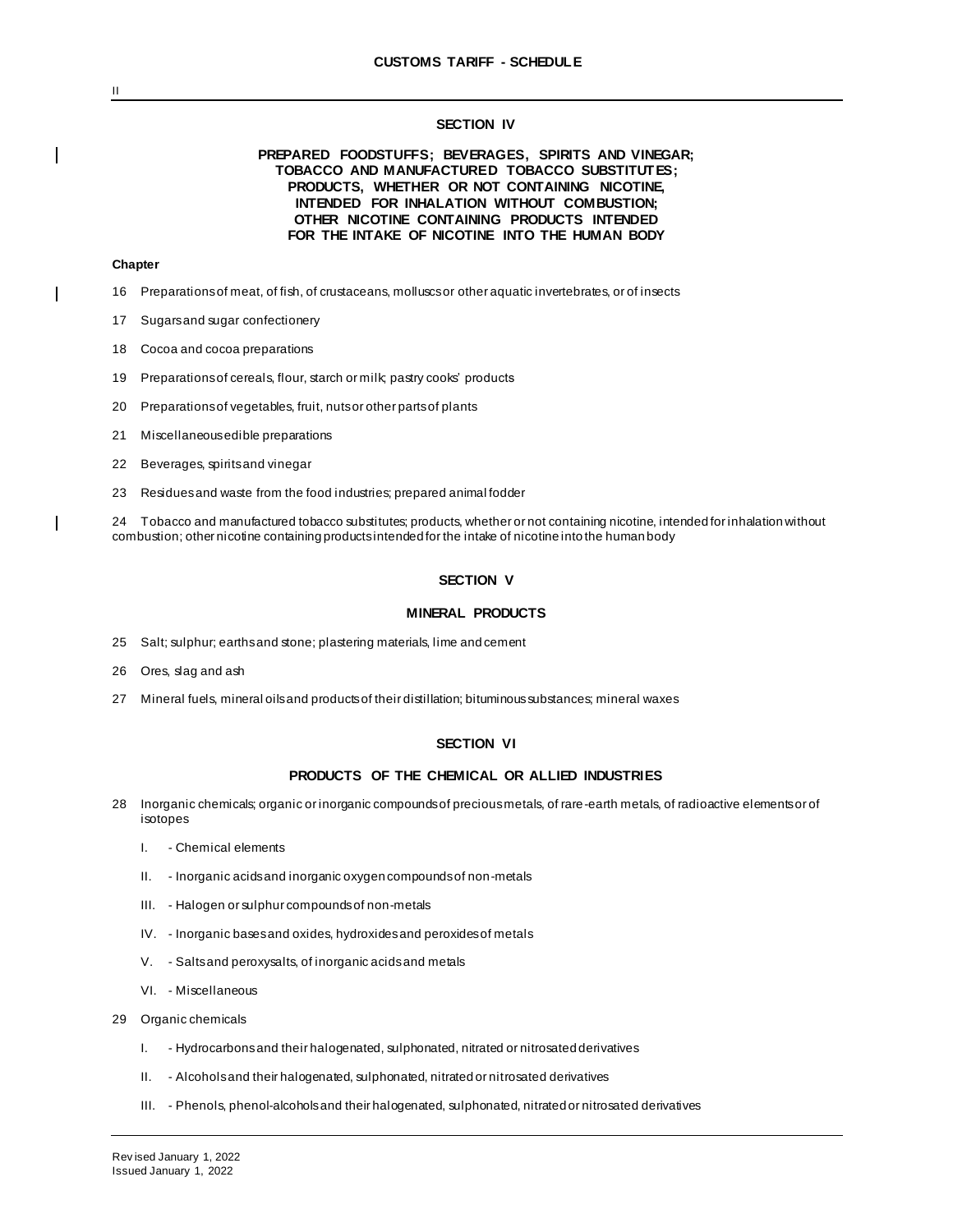- IV. Ethers, alcohol peroxides, ether peroxides, ketone peroxides, epoxides with a three -membered ring, acetals and hemiacetals, and their halogenated, sulphonated, nitrated or nitrosated derivatives
- V. Aldehyde-function compounds
- VI. Ketone-function compounds and quinone-function compounds
- VII. Carboxylic acids and their anhydrides, halides, peroxides and peroxyacids and their halogenated, sulphonated, nitrated or nitrosated derivatives
- VIII. Esters of inorganic acids of non-metals and their salts, and their halogenated, sulphonated, nitrated or nitrosated derivatives
- IX. Nitrogen-function compounds
- X. Organo-inorganic compounds, heterocyclic compounds, nucleic acids and their salts, and sulphonamides
- XI. Provitamins, vitamins and hormones
- XII. Glycosides and alkaloids, natural or reproduced by synthesis, and their salts, ethers, esters and other derivatives
- XIII. Other organic compounds
- 30 Pharmaceutical products
- 31 Fertilizers
- 32 Tanning or dyeing extracts; tannins and their derivatives; dyes, pigments and other colouring matter; paints and varnishes; putty and other mastics; inks
- 33 Essential oils and resinoids; perfumery, cosmetic or toilet preparations
- 34 Soap, organic surface-active agents, washing preparations, lubricating preparations, artificial waxes, prepared waxes, polishing or scouring preparations, candles and similar articles, modelling pastes, "dental waxes" and dental preparations with a basis of plaster
- 35 Albuminoidal substances; modified starches; glues; enzymes
- 36 Explosives; pyrotechnic products; matches; pyrophoric alloys; certain combusti ble preparations
- 37 Photographic or cinematographic goods
- 38 Miscellaneous chemical products

## **SECTION VII**

### **PLASTICS AND ARTICLES THEREOF; RUBBER AND ARTICLES THEREOF**

- 39 Plastics and articles thereof
	- I. Primary forms
	- II. Waste, parings and scrap; semi-manufactures; articles
- 40 Rubber and articles thereof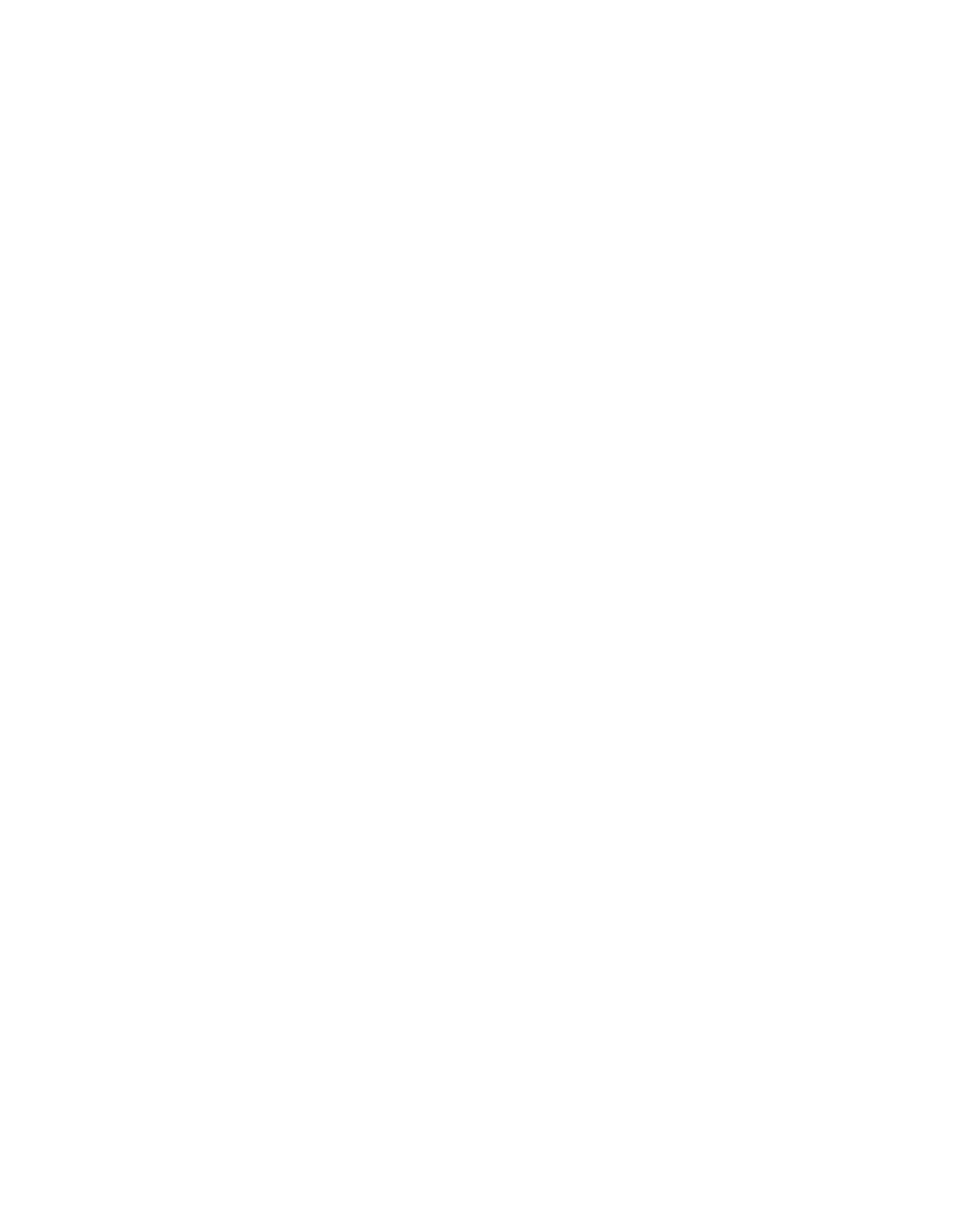## **SECTION VIII**

## **RAW HIDES AND SKINS, LEATHER, FURSKINS AND ARTICLES THEREOF; SADDLERY AND HARNESS; TRAVEL GOODS, HANDBAGS AND SIMILAR CONTAINERS; ARTICLES OF ANIMAL GUT (OTHER THAN SILK-WORM GUT)**

### **Chapter**

- 41 Raw hides and skins (other than furskins) and leather
- 42 Articles of leather; saddlery and harness; travel goods, handbags and similar containers; articles of animal gut (other than silkworm gut)
- 43 Furskins and artificial fur; manufactures thereof

#### **SECTION IX**

## **WOOD AND ARTICLES OF WOOD; WOOD CHARCOAL; CORK AND ARTICLES OF CORK; MANUFACTURES OF STRAW, OF ESPARTO OR OF OTHER PLAITING MATERIALS; BASKETWARE AND WICKERWORK**

- 44 Wood and articles of wood; wood charcoal
- 45 Cork and articles of cork
- 46 Manufactures of straw, of esparto or of other plaiting materials; basketware and wickerwork

### **SECTION X**

### **PULP OF WOOD OR OF OTHER FIBROUS CELLULOSIC MATERIAL; RECOVERED (WASTE AND SCRAP) PAPER OR PAPERBOARD; PAPER AND PAPERBOARD AND ARTICLES THEREOF**

- 47 Pulp of wood or of other fibrous cellulosic material; recovered (waste and scrap) paper or paperboard
- 48 Paper and paperboard; articles of paper pulp, of paper or of paperboard
- 49 Printed books, newspapers, pictures and other products of the printing industry; manuscripts, typescripts and plans

#### **SECTION XI**

### **TEXTILES AND TEXTILE ARTICLES**

- 50 Silk
- 51 Wool, fine or coarse animal hair; horsehair yarn and woven fabric
- 52 Cotton
- 53 Other vegetable textile fibres; paper yarn and woven fabrics of paper yarn
- 54 Man-made filaments; strip and the like of man-made textile materials
- 55 Man-made staple fibres
- 56 Wadding, felt and nonwovens; special yarns; twine, cordage, ropes and cables and articles thereof
- 57 Carpets and other textile floor coverings
- 58 Special woven fabrics; tufted textile fabrics; lace; tapestries; trimmings; embroidery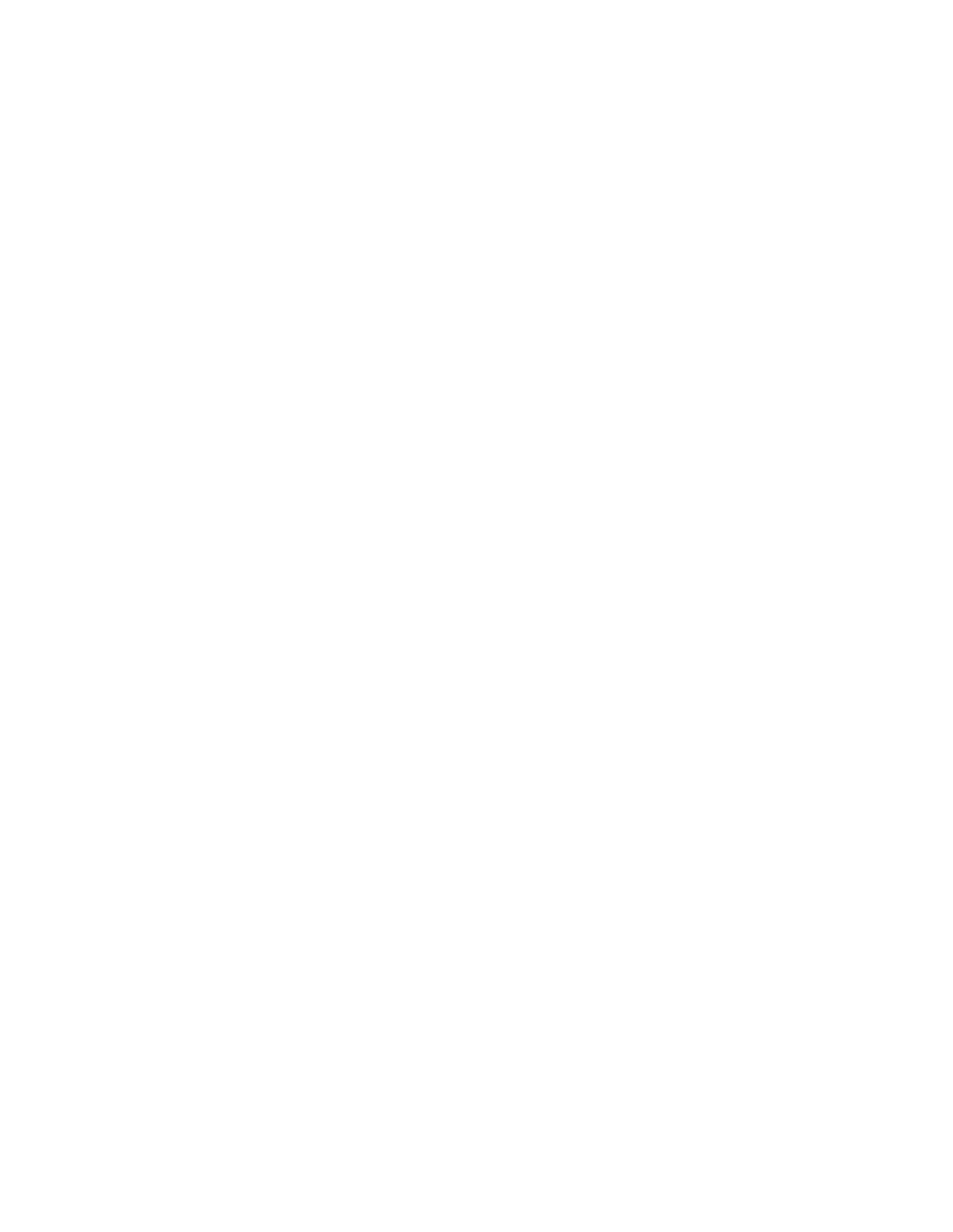- 59 Impregnated, coated, covered or laminated textile fabrics; textile articles of a kind suitable for industrial use
- 60 Knitted or crocheted fabrics
- 61 Articles of apparel and clothing accessories, knitted or crocheted
- 62 Articles of apparel and clothing accessories, not knitted or crocheted
- 63 Other made up textile articles; sets; worn clothing and worn textile articles; rags
	- I. Other made up textile articles
	- II. Sets
	- III. Worn clothing and worn textile articles; rags

## **SECTION XII**

### **FOOTWEAR, HEADGEAR, UMBRELLAS, SUN UMBRELLAS, WALKING-STICKS, SEAT-STICKS, WHIPS, RIDING-CROPS AND PARTS THEREOF; PREPARED FEATHERS AND ARTICLES MADE THEREWITH; ARTIFICIAL FLOWERS; ARTICLES OF HUMAN HAIR**

- 64 Footwear, gaiters and the like; parts of such articles
- 65 Headgear and parts thereof
- 66 Umbrellas, sun umbrellas, walking-sticks, seat-sticks, whips, riding-crops and parts thereof
- 67 Prepared feathers and down and articles made of feathers or of down; artificial flowers; articles of human hair

## **SECTION XIII**

## **ARTICLES OF STONE, PLASTER, CEMENT, ASBESTOS, MICA OR SIMILAR MATERIALS; CERAMIC PRODUCTS; GLASS AND GLASSWARE**

- 68 Articles of stone, plaster, cement, asbestos, mica or similar materials
- 69 Ceramic products
	- I. Goods of siliceous fossil meals or of similar siliceous earths, and refractory goods
	- II. Other ceramic products
- 70 Glass and glassware

### **SECTION XIV**

### **NATURAL OR CULTURED PEARLS, PRECIOUS OR SEMI-PRECIOUS STONES, PRECIOUS METALS, METALS CLAD WITH PRECIOUS METAL AND ARTICLES THEREOF; IMITATION JEWELLERY; COIN**

- 71 Natural or cultured pearls, precious or semi-precious stones, precious metals, metals clad with precious metal and articles thereof; imitation jewellery; coin
	- I. Natural or cultured pearls and precious or semi-precious stones
	- II. Precious metals and metals clad with precious metal

**v**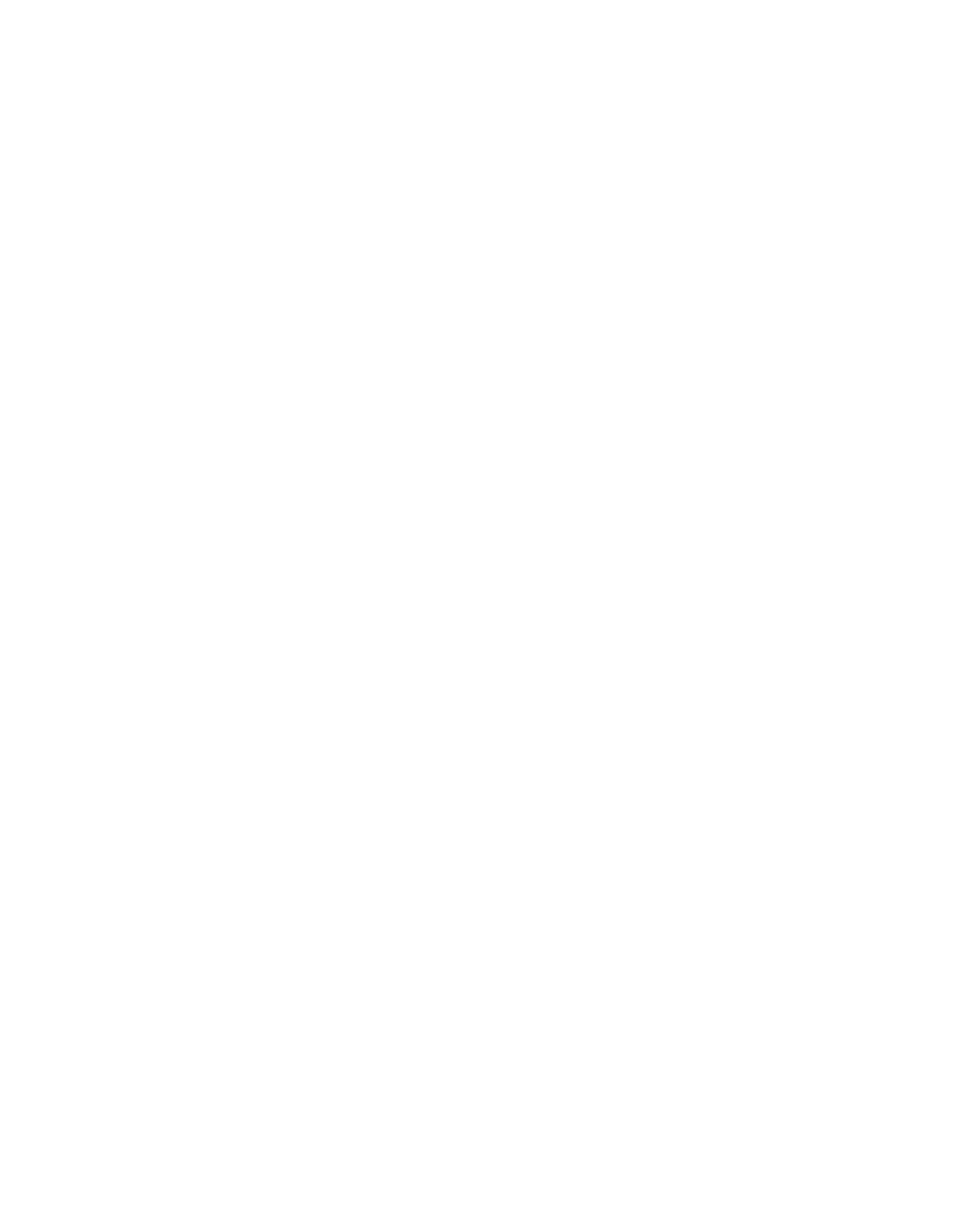**vi**

III. - Jewellery, goldsmiths' and silversmiths' wares and other articles

### **SECTION XV**

## **BASE METALS AND ARTICLES OF BASE METAL**

#### **Chapter**

- 72 Iron and steel
	- I. Primary materials; products in granular or powder form
	- II. Iron and non-alloy steel
	- III. Stainless steel
	- IV. Other alloy steel; hollow drill bars and rods, of alloy or non-alloy steel
- 73 Articles of iron or steel
- 74 Copper and articles thereof
- 75 Nickel and articles thereof
- 76 Aluminum and articles thereof
- 77 (*Reserved for possible future use in the Harmonized System*)
- 78 Lead and articles thereof
- 79 Zinc and articles thereof
- 80 Tin and articles thereof
- 81 Other base metals; cermets; articles thereof
- 82 Tools, implements, cutlery, spoons and forks, of base metal; parts thereof of base metal
- 83 Miscellaneous articles of base metal

## **SECTION XVI**

## **MACHINERY AND MECHANICAL APPLIANCES; ELECTRICAL EQUIPMENT; PARTS THEREOF; SOUND RECORDERS AND REPRODUCERS, TELEVISION IMAGE AND SOUND RECORDERS AND REPRODUCERS, AND PARTS AND ACCESSORIES OF SUCH ARTICLES**

- 84 Nuclear reactors, boilers, machinery and mechanical appliances; parts thereof
- 85 Electrical machinery and equipment and parts thereof; sound recorders and reproducers, television image and sound recorders and reproducers, and parts and accessories of such articles

#### **SECTION XVII**

### **VEHICLES, AIRCRAFT, VESSELS AND ASSOCIATED TRANSPORT EQUIPMENT**

86 Railway or tramway locomotives, rolling-stock and parts thereof; railway or tramway track fixtures and fittings and parts thereof; mechanical (including electro-mechanical) traffic signalling equipment of all kinds